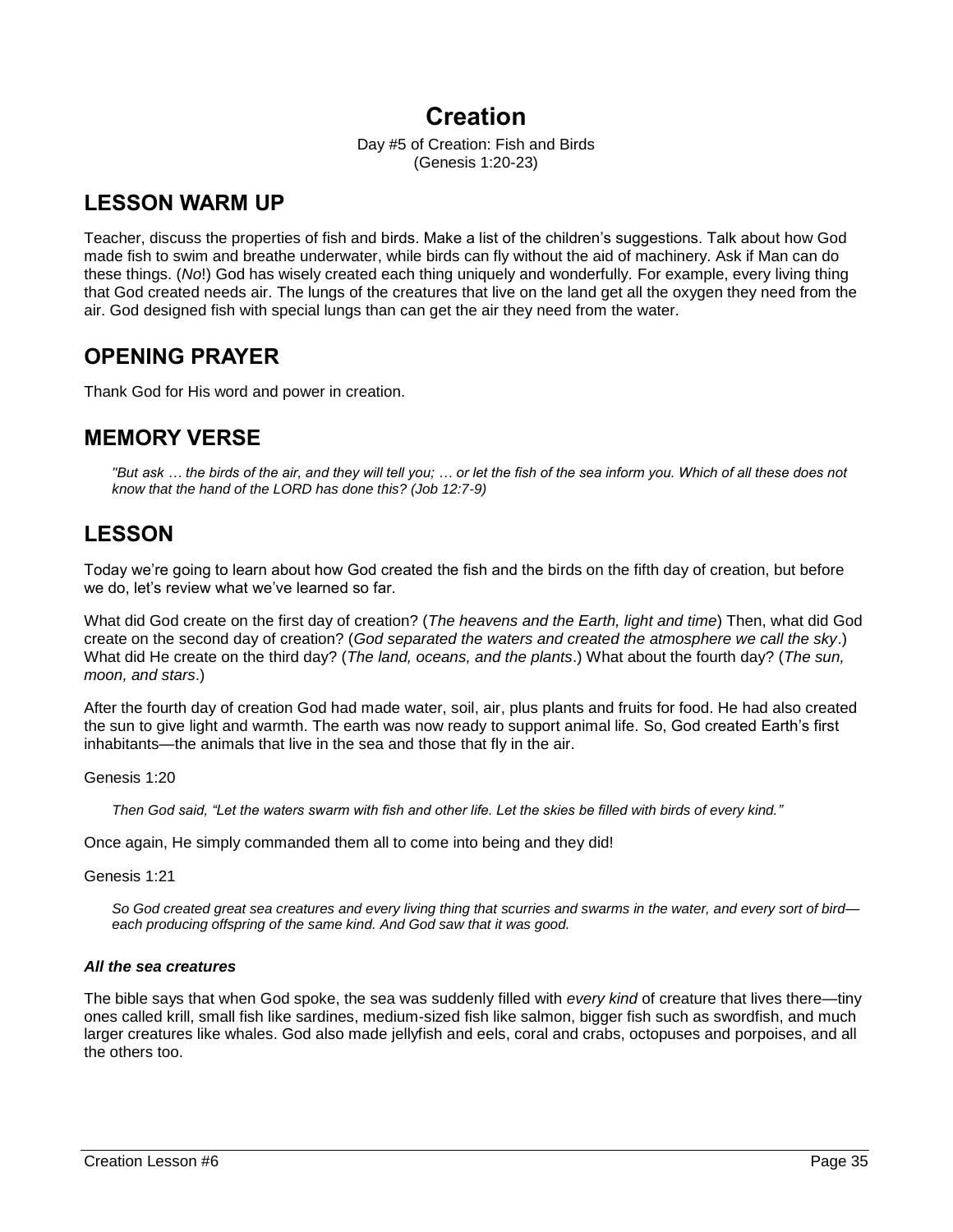## *All the flying creatures*

The bible also says that at God's command, He created *every kind* of flying creature on Day #5. Suddenly there were all sorts of flying creatures like parrots, pigeons, chickens, and hummingbirds and bats. At the same time God created flying insects like butterflies, bees and bugs. What a sight it must have been! Can you imagine the sights and the sounds? All of a sudden, the air was filled with flying creatures, all singing their various songs.

By the way, did you know that God made the flying creatures with different types of wings? Bird's wings are made of feathers; insects' wings are made of membranes like thin scales; bat's wings are made of skin stretched over their arm and hand bones.

### *According to their kind*

God made each of these animals to reproduce offspring of the same kind. Some people who do not believe that God created say that one kind of animal evolved into another kind all by itself. But there is no evidence that one kind of animal ever changed into a different kind.

When we learned about vegetation, we talked about how a corn seed will always reproduce corn and never peas. Well, just like seeds always reproduce their own kind, so it is with the animal kingdom. A bird will never hatch a fish; a fish will never hatch a bird!

Some people say that fish evolved from worms and that birds evolved from dinosaurs and that whales evolved from an animal like a cow or from some other land animal that decided it wanted to start living in the sea and eating seaweed instead of grass. But God did not make the land animals until Day 6. The Bible says that God created plants first, then He created all of the sea life and birds *before* he created any of the land animals.

Genesis 1:22

*Then God blessed them, saying, "Be fruitful and multiply. Let the fish fill the seas, and let the birds multiply on the earth."*

God was pleased when he looked at what He had made on Day 5. Not only did He say it was good, He also blessed the fish and the birds, and commanded them to reproduce—each to make baby animals just like itself. He wanted the fish and the birds to have loads of babies so that the whole world would be filled with them.

Genesis 1:23

*And evening passed and morning came, marking the fifth day.*

God created the fish and the birds in one actual literal day. God was very pleased by everything that He created. Aren't you?

On Day 5, God simply gave the order that there should be living creatures in the sea and in the air, and they came into being. God's powerful Word was fulfilled exactly the way He said.

## **Closing Prayer**

Thank You God for creating such an interesting world to live in. There are so many amazing types of birds and fish for us to enjoy. You could have made just one kind, but You made millions of different ones—all different shapes and sizes and colors. Thank You also for creating the world with order. It would be so disturbing if things didn't reproduce after their own kind. How would we know what to expect otherwise? God You are so big and powerful and clever. We just want to worship You and tell you how much we love You. In Jesus' name, I pray. Amen.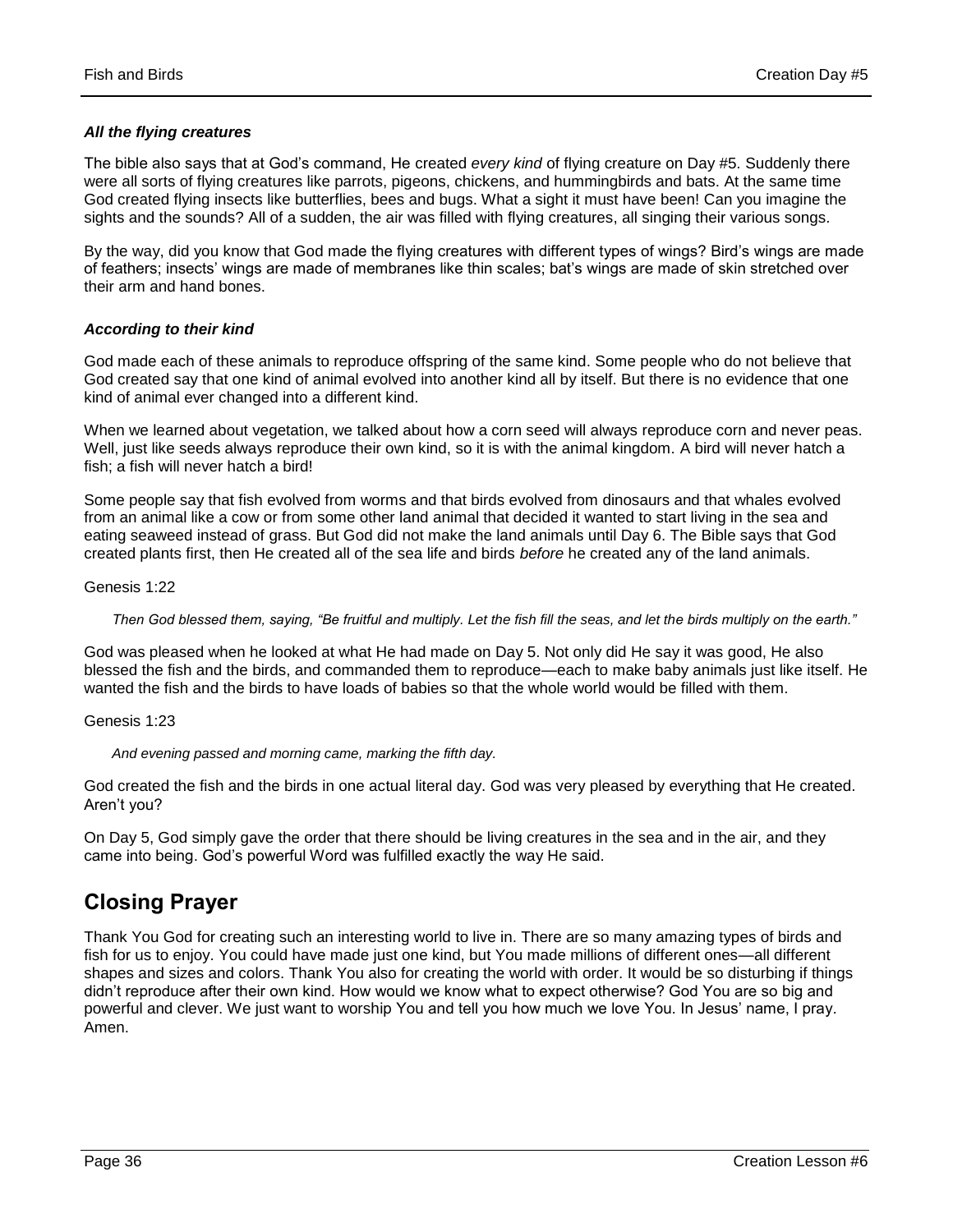# **LEARNING CENTERS**

## **Imagination Station**

(Craft Center)

## *Days of Creation*

With a marker, divide a large paper plate into seven increments. In the seven spaces let the children draw an example of God's creation for that day. An arrow shaped pointer can be attached in the middle with a brad. Move the pointer to the seven segments while discussing the creation. Stickers can be used instead of drawings. Attach a yarn hanger to the top so it can be displayed at home.

# **Fun House**

(Game Center)

## *What is Missing*

Arrange creation visuals from Lesson One on the chalkboard ledge or table. Choose one child to cover his eyes while another child removes one visual. Have the first child open his eyes and describe which visual is missing. He also must say the day of Creation it represents. To make the game more difficult for older children, rearrange the remaining visuals before the child opens his eyes to see what is missing.

For an older group of children, have the entire group close their eyes while one child removes the visual. When the signal is given to open their eyes, the first child to hold up his hand gets to answer what is missing.

For very young children begin with visuals for days 1-3. Then add succeeding days one at a time as the children become more familiar with the game.

# **God's Weird and Wonderful World**

(Science Center)

Choose from the following Science Lab activities:

## *1. Discuss the Properties of Feathers*

People who don't believe in a Creator have no explanation for the remarkable design features of feathers. Some of your teachers may try to tell you that over billions of years a reptile's scales changed into feathers. But no fossil showing a transition from scale to feather has ever been found.

Look closely at a feather with a magnifying glass. Notice that each feather part has hundreds of hair-like barbs. When a feather is "zipped" up correctly it is waterproof. There are different kinds of feathers for different uses. Down feathers grow close to a bird's body to keep the bird warm. Flight feathers are designed aerodynamically. The shorter feather part is in front and cuts the wind; the air flows over the wider part easily. When a bird raises its wing, the feathers move apart to let the air through and reduce resistance. But on the downstroke the feathers close completely to help them lift up in the air. Also, a bird can vary the shape of its wings for more efficient takeoff, flapping, gliding and landing.

Did you know that birds put on extra feathers in the fall to stay warmer during the winter? Some sparrows put on almost 400 more feathers.

Did you know that birds lose their flight feathers in pairs? They always have the same number of feathers on each wing so they aren't lop-sided!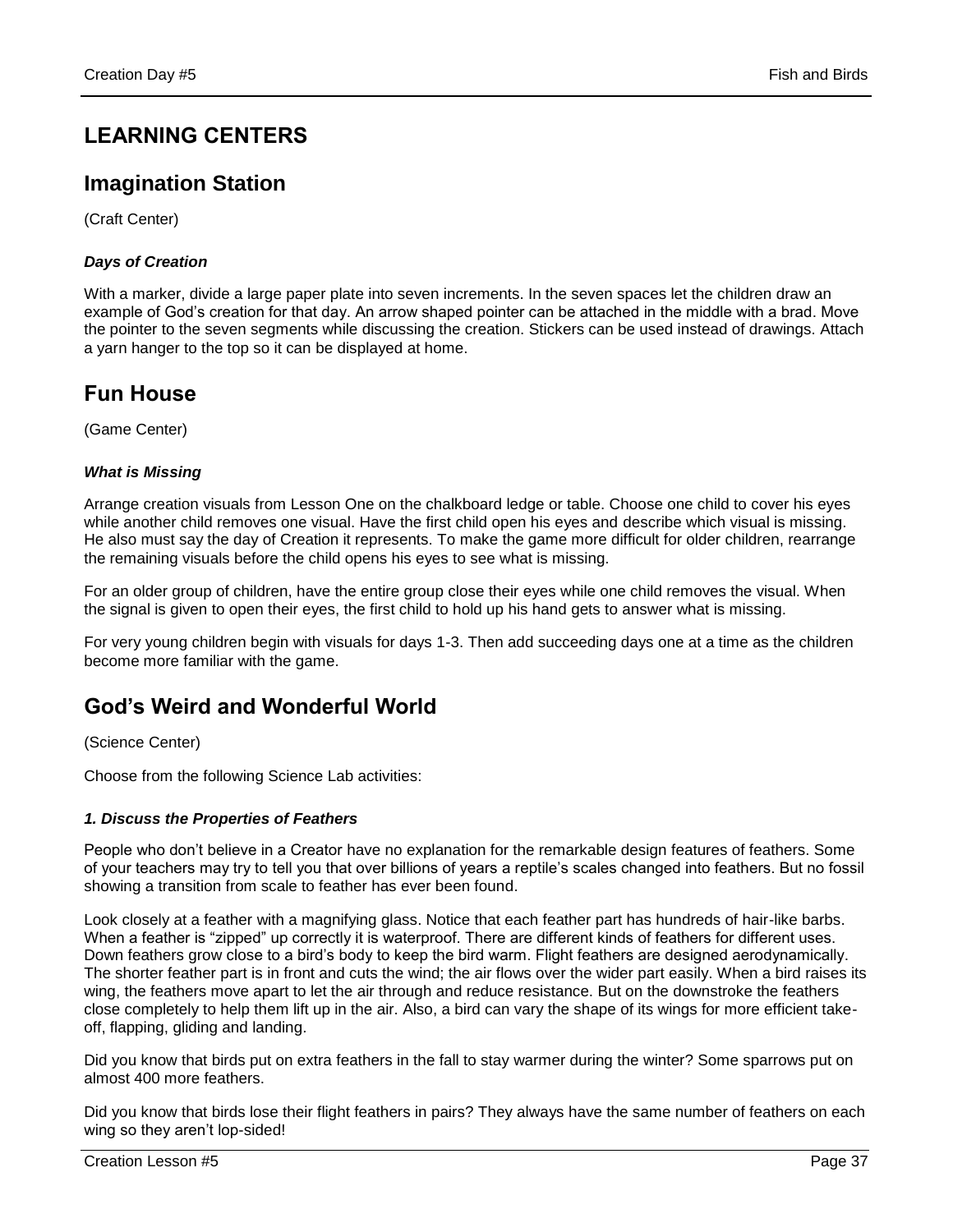God gave each bird just the right feathers in just the right places. God made all the birds and fish. The Bible tells us that He cares for each and every one, and He cares for you, too.

### *2. Learn About the Incredible Woodpecker*

These amazingly designed birds are experts at bashing their heads against trees, and it's all for a purpose!

A woodpecker spends most of its time spiraling up tree trunks searching for insects. God designed it to climb vertical trunks and to maintain its position while pecking the tree. How? It has two backward-facing toes, sharp claws, and a stiff tail that has spines in it. So, a woodpecker can hang on with its backward-facing toes and prop itself up with its stiff tail as it uses its head like a hammer.

You can imagine how much energy a woodpecker uses up while it hunts for food. They eat as many as 2,000 ants in one day. That's a lot of pecking! Actually, woodpeckers are valuable in the control of insects and help limit the spread of tree diseases.

A woodpecker hammers wood at the rate of 15 to 16 times a second. That's nearly twice as fast as a submachine gun. The bird's head is traveling at more than twice the speed of a bullet.

The force on a woodpecker's head is 1,000 times the force of gravity. This is more than 250 times the force an astronaut experiences during a rocket liftoff!

What prevents the woodpecker from beating out its brains? God in His wisdom designed its head, beak, and neck in a special way.

Its head is built like a football helmet to withstand the crash. Both its head and beak have been cushioned against impact.

Its beak is stronger than most birds. Because it has to be strong enough to dig into the tree without folding up, its beak has a chisel tip.

God designed its nose to not be bothered by sawdust; it's a slit covered by fine wiry feathers!

Thus, God designed and created the woodpecker to withstand the enormous beating it inflicts on itself year in and year out, many thousands of times a day.

And that's not all! God gave the woodpecker an amazing tongue! After flaking off bark and drilling deep holes in the wood to find insect tunnels, it needs a long tongue to reach deep into the tree to get the insects out. Where does the woodpecker hold such a long tongue when its not in use? There isn't room inside its beak! Its tongue is not anchored in the back of its beak like ordinary birds because it's too long. God attached the woodpecker's tongue in its right nostril. When the woodpecker is not using its long tongue, it rolls it up and stores it in his nose!

If God had not designed woodpeckers with two backward facing toes, a stiff tail, cushioned head, stiff beak, and a long retractable tongue, they would have beaten out their brains or starved to death after the first day of creation. Didn't God design an incredible bird!

(This information was gleaned from Creation Ex Nihilo magazine; December 1995–February 1996, pg. 10)

#### *3. Learn about the Hummingbird*

The hummingbird is one of God's most amazing creatures. There are more than 300 species or kinds of this beautiful bird. They range in size from the tiny **bee hummingbird**, which is only about the length of an adult's little finger to the **giant hummingbird**, which can be up to 8.5 inches (the width of a magazine page).

Some of the best-known characteristics are:

 **Amazing ability to maneuver**: it can hover, fly backwards, sideways and even upside down! Plus, its wings can swivel in all directions from the shoulder.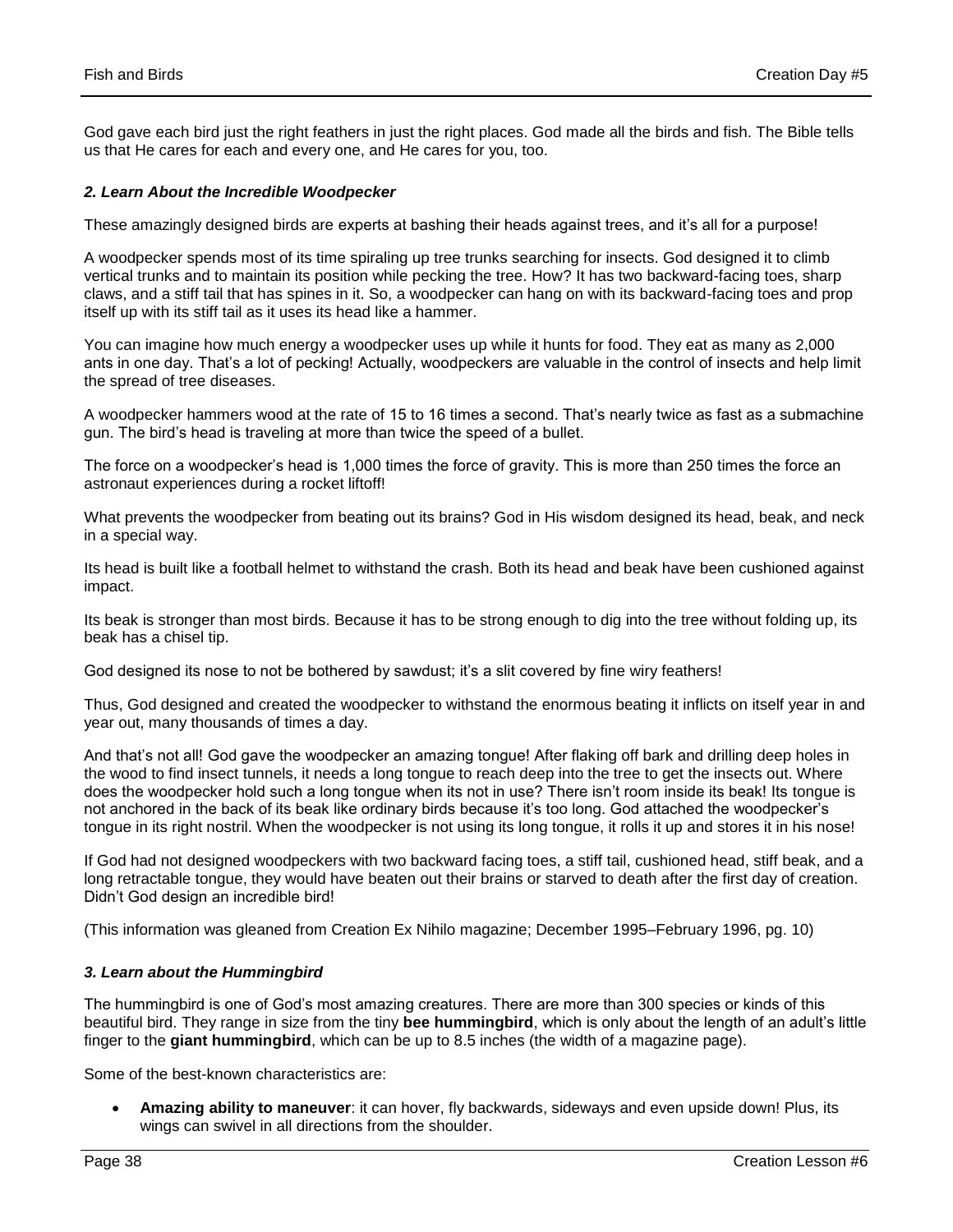- **Extremely rapid wing-beat**: 50-80 beats per second.
- **High speeds**: It can fly at speeds of more than 55 miles per hour. If you operated at this bird's energy level, you would burst into flames!
- **Food capacity**: This burns up so much energy, that a hummingbird must eat the equivalent of 1,300 hamburgers and drink 15 gallons of water a day!
- **Long bill**: God has equipped the humming bird with needle-like bill which penetrates deep into flowers to extract nectar.
- **Special tongue**: God has also equipped them with a long, specially designed tongue which they use to lick their food at a rate of up to 13 licks per second. Their tongues are curled at the edges to form a straw. Where does this tiny bird store such a long tongue? The long tongue curls up and retracts to the back of its head.
- **Migratory behavior**: Hummingbirds migrate great distances. West coast hummingbirds fly from Alaska to South America each year. East coast hummingbirds must fly across the Gulf of Mexico. The adult birds leave on their journey two weeks before their young. How do the baby birds, who have never been to South America find their way? God shows them the way to go; He has built GPS into their brains!
- **Flight endurance**: Before they leave on this long journey they must store a layer of fat equal to half its body weight before setting off.
- **Energy storage**: To help them conserve their energy God causes them to go into a deep sleep for 12 hours every night.

(This information was gleaned from an article by Denis Dreves, "The Hummingbird: God's Tiny Miracle", Creation magazine December 1991 page 10-12.)

## *4. Discover if Birds Evolved from Dinosaurs*

Some scientists claim that birds evolved from dinosaurs. If that happened, then feathers had to evolve from scales.

## *Examine the Evidence*

Bring a whole chicken into Sunday School. If you can get one from a meat market with the head and feet still attached, this will make a big impression on the children! Discuss the various parts of the chicken and what they might be used for. Could it be a dinosaur? Talk about the similarities between chickens and dinosaurs: both have skulls with two openings. Some dinosaurs have legs that are upright and long like some birds. Most dinosaurs lay eggs like birds and both have blood vessels in their bones. However, similarity is no proof of evolution! It is more important to discuss the differences between birds and dinosaurs.

- All reptiles when on a good diet, never stop growing until they die. Birds, on the other hand, stop growing once they reach maturity.
- Reptiles are cold blooded; while birds are warm blooded and able to regulate their own temperature.
- All reptiles will eat mean, whereas many birds (humming birds, for example) never consume meat.
- Scales cover most reptiles, where scales are limited to the feet and legs on birds.
- Birds have feathers that are highly specialized for regulating temperature, giving buoyancy, insulation and providing the ability for flight. Reptiles do not have feathers.